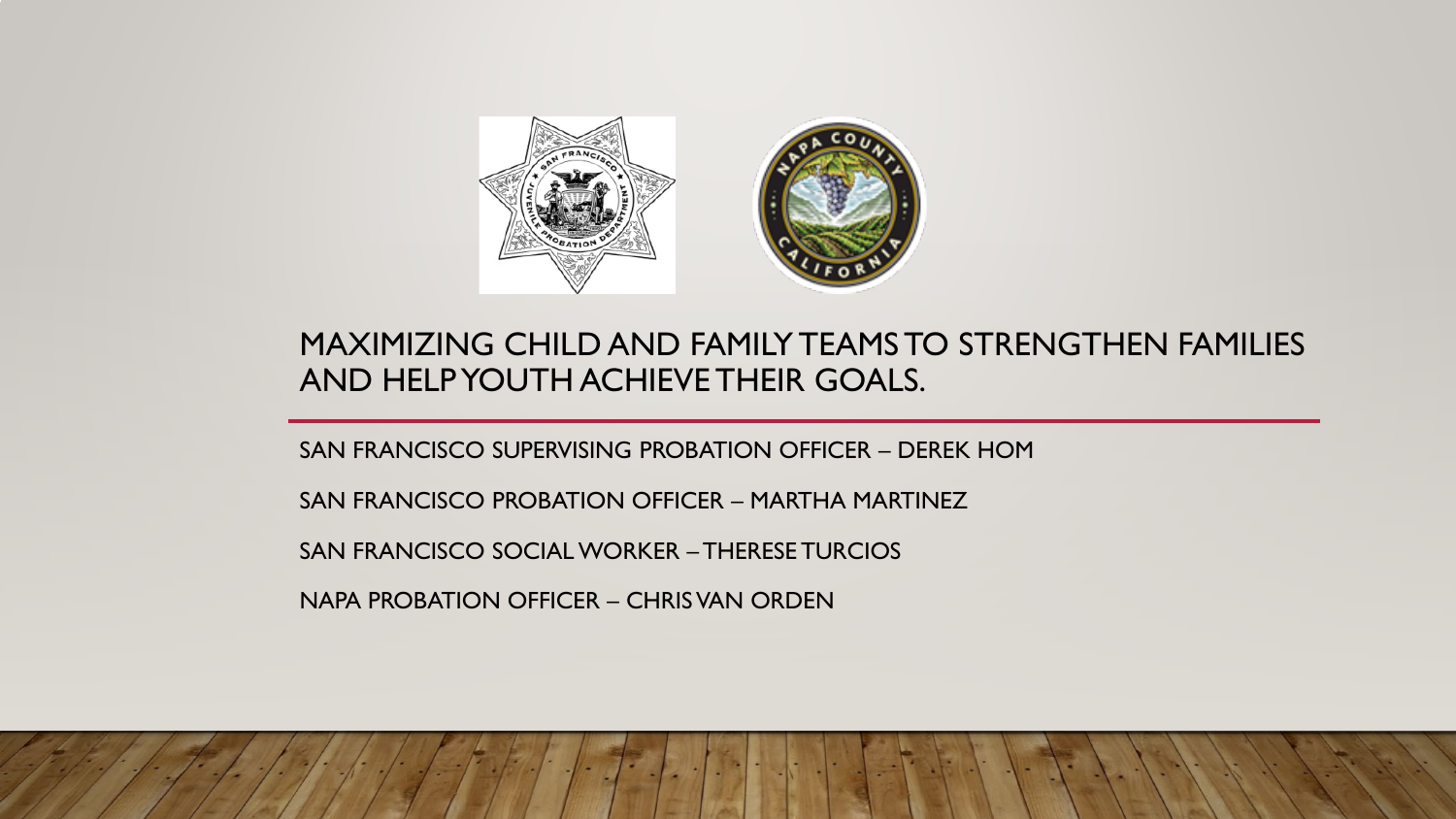# INTRODUCTION & AGENDA

- Introduction
- Purpose ACL 16-84 & ACL 17-122
- CFT Process, Challenges, Benefits, and Improvements
- How is CFT utilized in the Re-Entry Process and the Benefits
- Summary and Future Vision
- Questions and Answers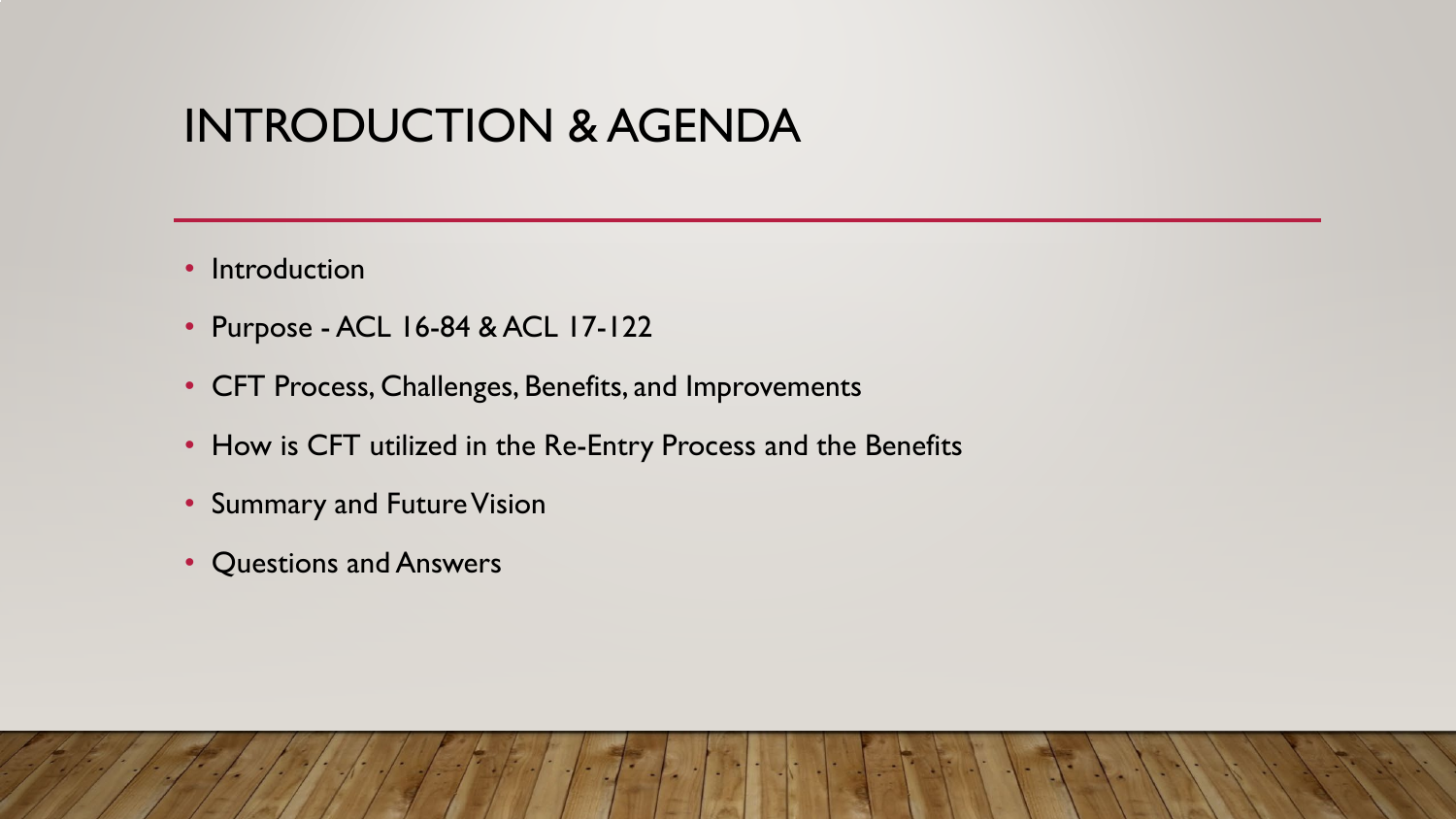# CFT PROCESS & CHALLENGES

- Scheduling & Facilitate
- CFT Action Plans
- Preparation
- Time Management
- Purpose
- Crossover CO



• Roles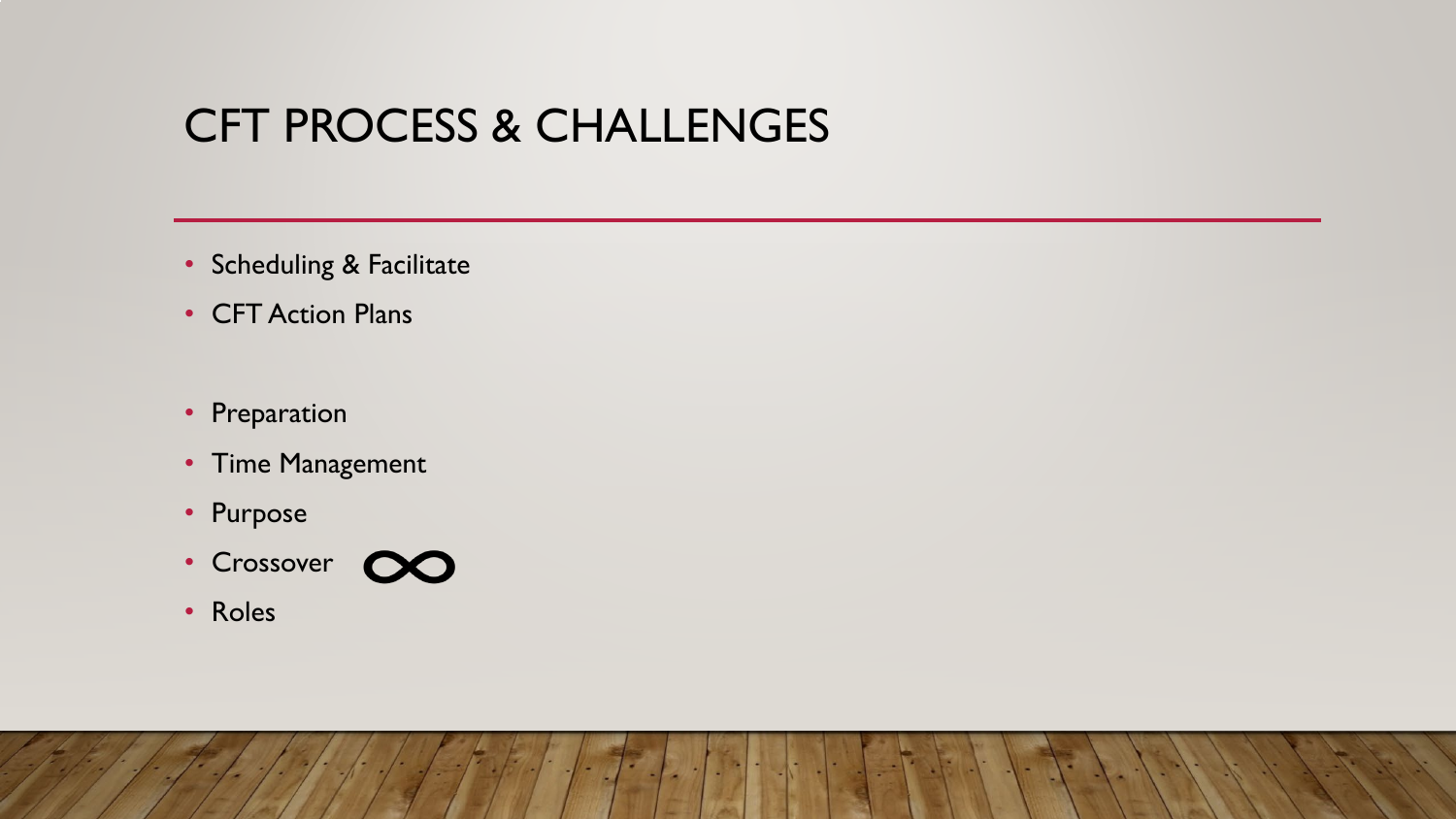# CFT BENEFITS & IMPROVEMENTS

- Communication
- Placement Stability
- Continuity



- Feedback
- Pre-Placement CFT
- Agency Collaboration
- Enhanced Training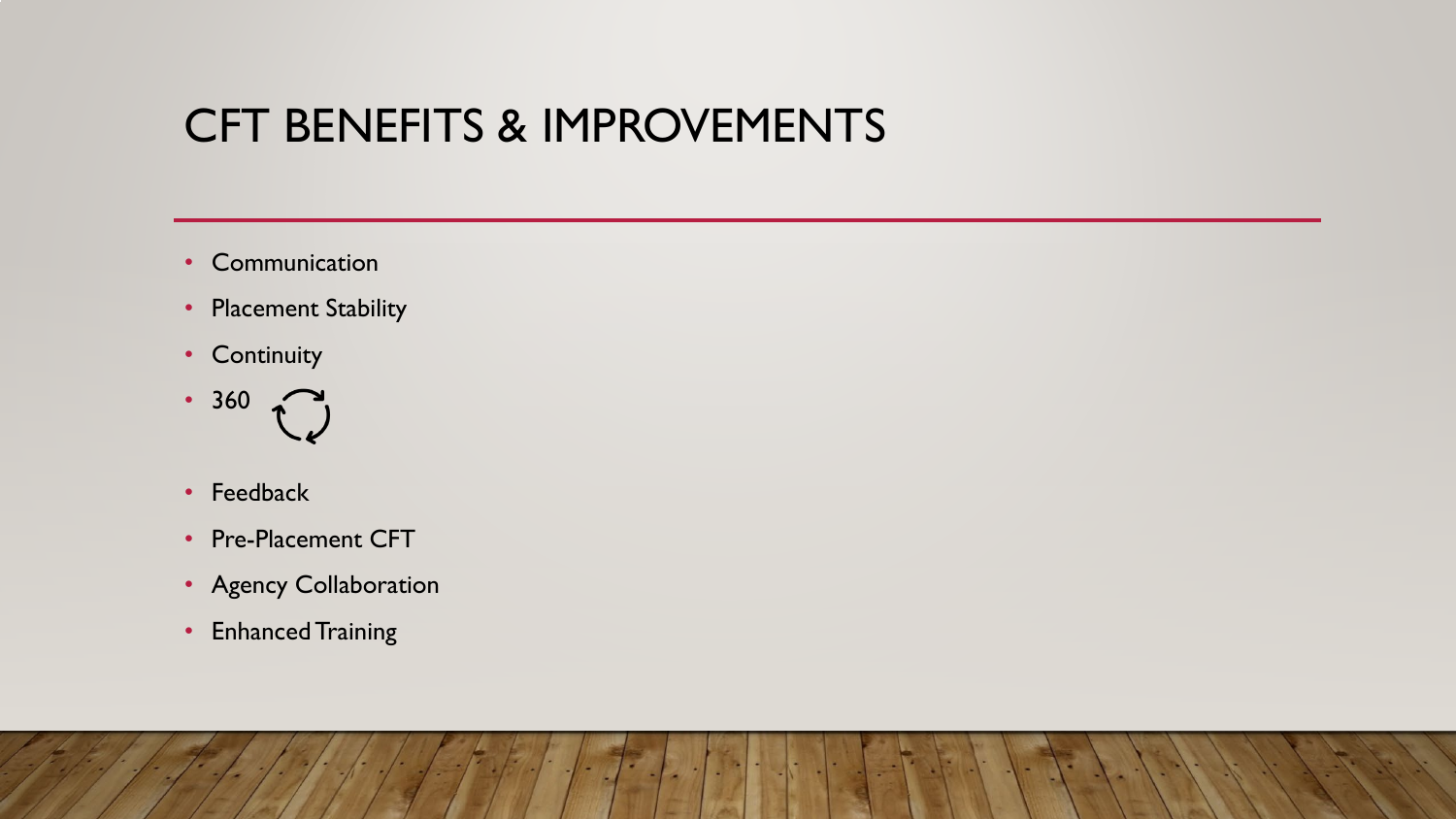### SOCIAL WORKER'S ROLE & RE-ENTRY PROCESS

- Description
- Advocate & Support
- Intervention
- Juvenile Collaborative Re-Entry Unit
- CFT Aftercare Planning Meeting
- Youth Engagement
- Re-Entry Court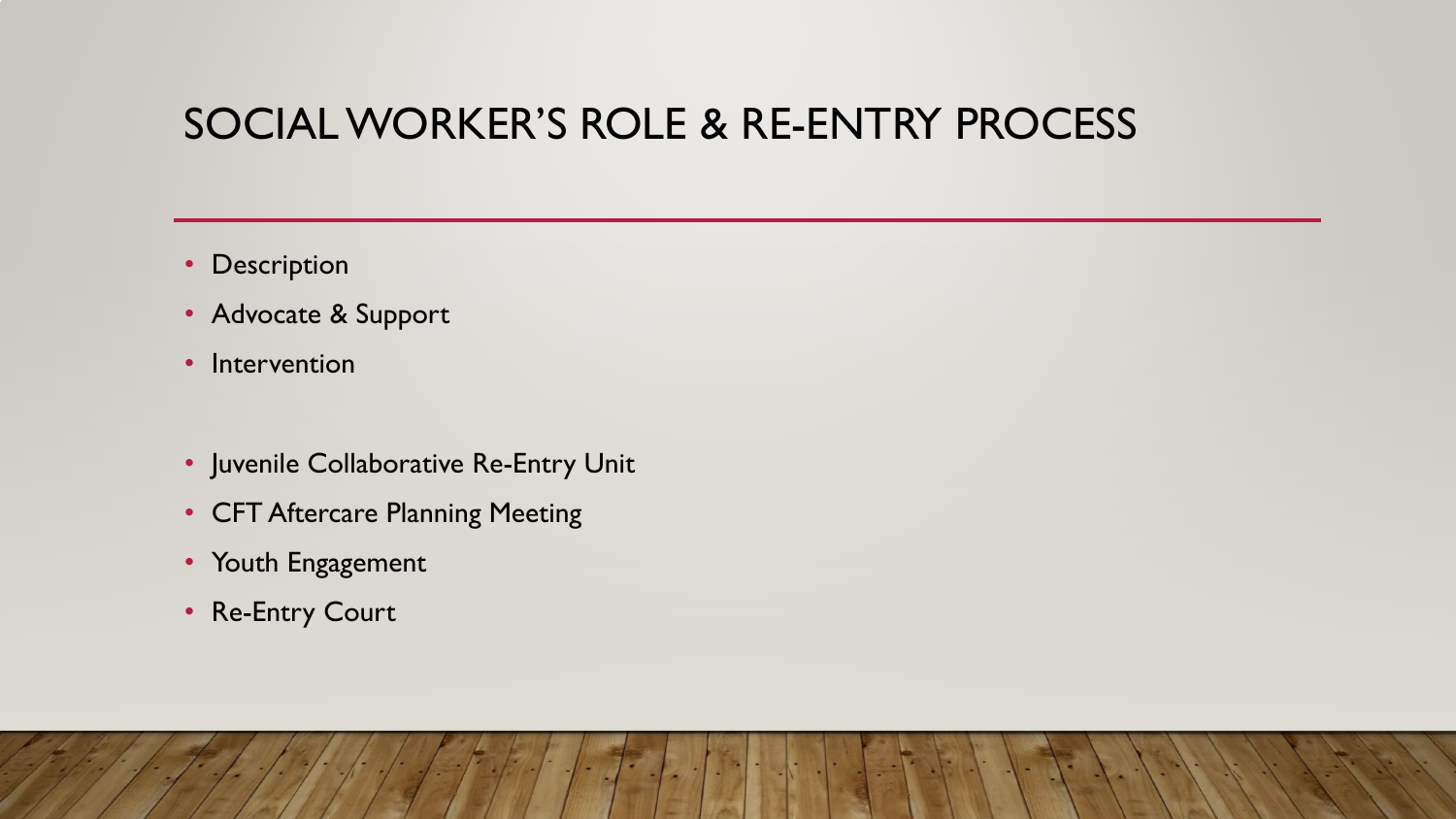# CFT RE-ENTRY BENEFITS

- Youth Development
- OWN it
- Informed
- Relationship Building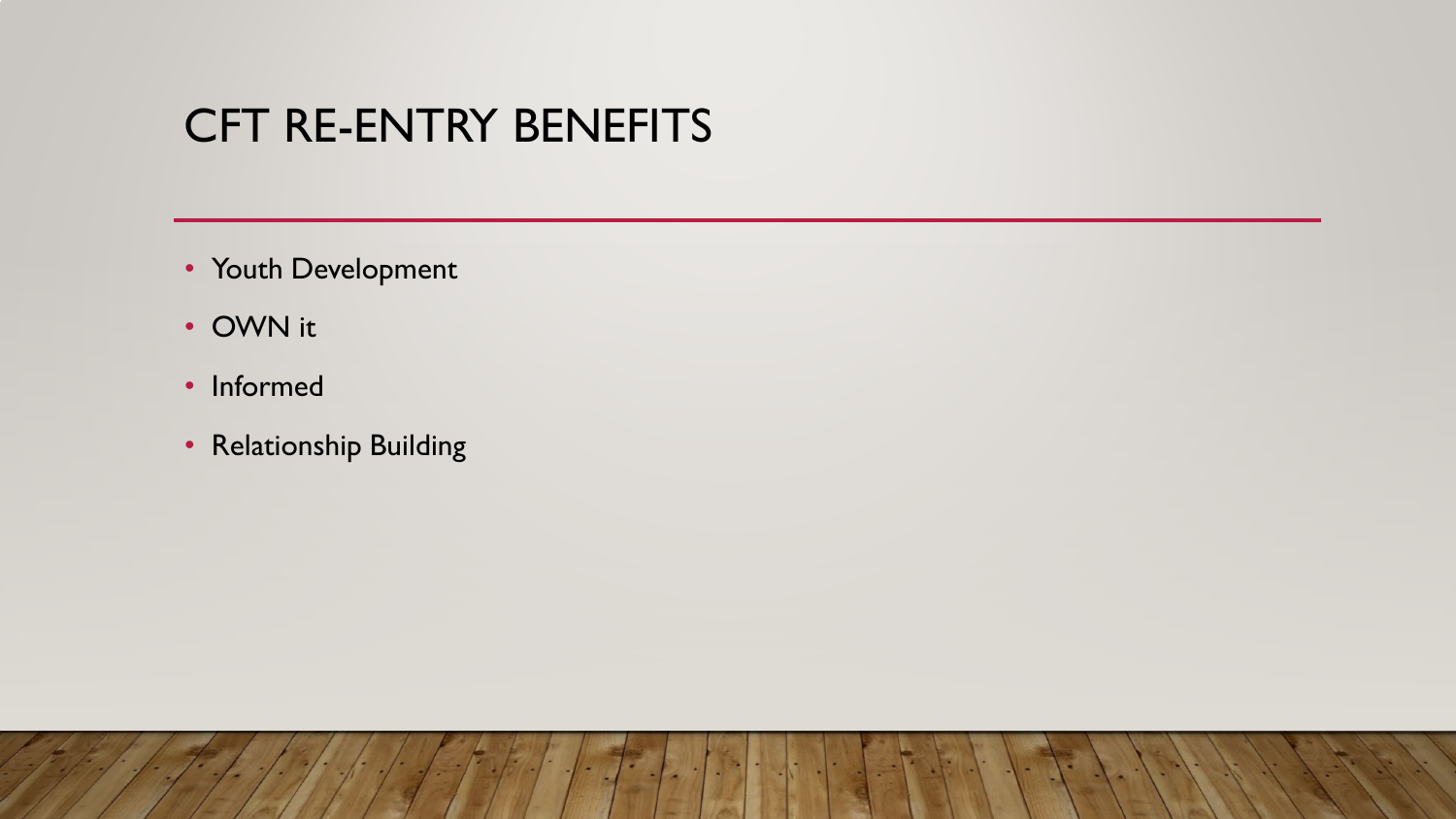# CFT SUMMARY & FUTURE VISION

- Purpose
- Collaboration
- Probation Adaptability
- Probation & Social Work Outcomes
- Innovation / Early Intervention
- Questions and Answers